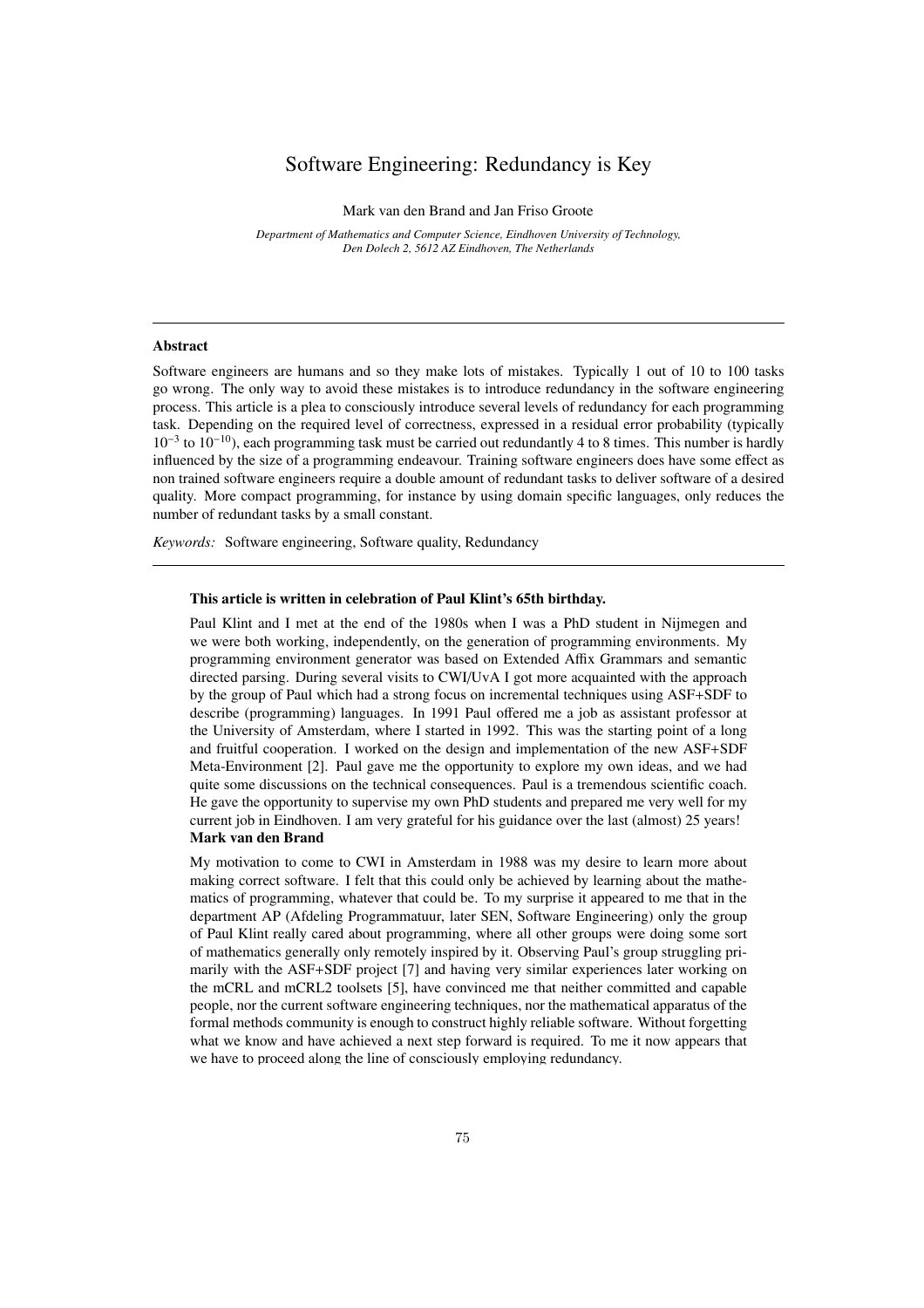## 1. Redundancy

Engineers construct artefacts far beyond their own human reach and comprehension. In particular these artefacts must have failure rates far lower than their own imagination. Typical failure rates for safety critical products are in the order of  $10^{-10}$ . This means that a typical engineer will never see his own products fail. In most engineering disciplines, design and realisation are separate activities carried out by different people. This forces designers to make detailed, trustworthy and understandable designs for the constructors. The constructors validate the design before starting the actual construction.

The situation is entirely different for software engineers. They create products that are far more error prone than the physical products of their fellow engineers. Often the designer of the software also realises the software. Furthermore, it is common practice for software engineers to resolve observed problems in their own products on the fly. One may ask what the reason for this situation is, and thus find ways to improve the quality of software.

An important observation is that the production of software is a human activity and that humans make lots of errors. From risk engineering the typical rates of errors that humans make are known [13]. For a simple well trained task the expected error probability is  $10^{-3}$ . Typical simple tasks are reading a simple word or setting a switch. Routine tasks where care is needed typically fail with a rate of at least  $10^{-2}$ . Complex non routine tasks go wrong at least one out of 10 times. An example of a non routine task is to observe a particular wrong indicator when observing an entire system. Under the stress of emergency situations 9 out of 10 people tend to do this wrong. These failure rates contrast sharply with those found in common hardware, where a failure probability of  $10^{-16}$  per component per operation is considered high [12].

What does this mean for the construction of systems by software engineers? Programming consists of a variety of tasks: determining the desired behaviour via requirements elicitation, establishing a software architecture, determining interfaces of various components, finding the required software libraries, retrieving the desired algorithms, coding the required behaviour, and finally testing the developed product. All these tasks are carried out by humans. It is not clear how to divide this variety of activities into tasks that are comparable to those used in risk engineering. But typically interpreting and denoting a requirement, writing down an aspect of an interface definition or writing a line of code could be viewed as a task. Each of these tasks has in principle a different failure rate. The risk of writing an erroneous requirement is higher than writing a wrong assignment statement, but for the sake of simplicity we ignore this. As we will see the precise nature of a task is also not really important. We assume that we understand that constructing a program can be divided into a number of *programming tasks* or *tasks* for short. At the end we go into this a little deeper and contemplate about typical tasks in the different phases of programming. What is obvious that a computer program is the result of literally hundreds of thousands of such tasks, and that the majority of these tasks are at least of the complexity of what risk engineers would identify as 'a routine task'.

We set the probability of a failing task to p, ignoring that different tasks have different failure rates. A value of  $p = 0.01$  is quite a decent estimate. It would be good when concrete values for p for different types of programming tasks would be established, but to our knowledge no such results exist. We can easily derive that a typical program consisting of *n* programming tasks fails with probability  $1 - (1 - p)^n$ . A simple program built in 10 steps fails with probability 0.1, one with 100 steps fails with probability 0.6 and a program comprising 250 tasks already fails with a probability higher than 90%.

There are three major ways to reduce the number of errors in programs all widely adopted in programming. The first one is to reduce the number of tasks when programming. Moving from low level assemblers to higher-level languages is a typical way of reducing the number of tasks to accomplish a program with the desired functionality. Another example is the current tendency towards domain specific languages where code is generated based on a minimal description of a particular application in a certain domain, while all domain specific information is being generated automatically. There is no doubt that higher-level programming languages and domain specific languages are of great value. But even with them, programmed systems are so large that the number of tasks will always remain substantial. Given the high human failure rate, this means that higher-level languages on their own will never be able to provide the required quality.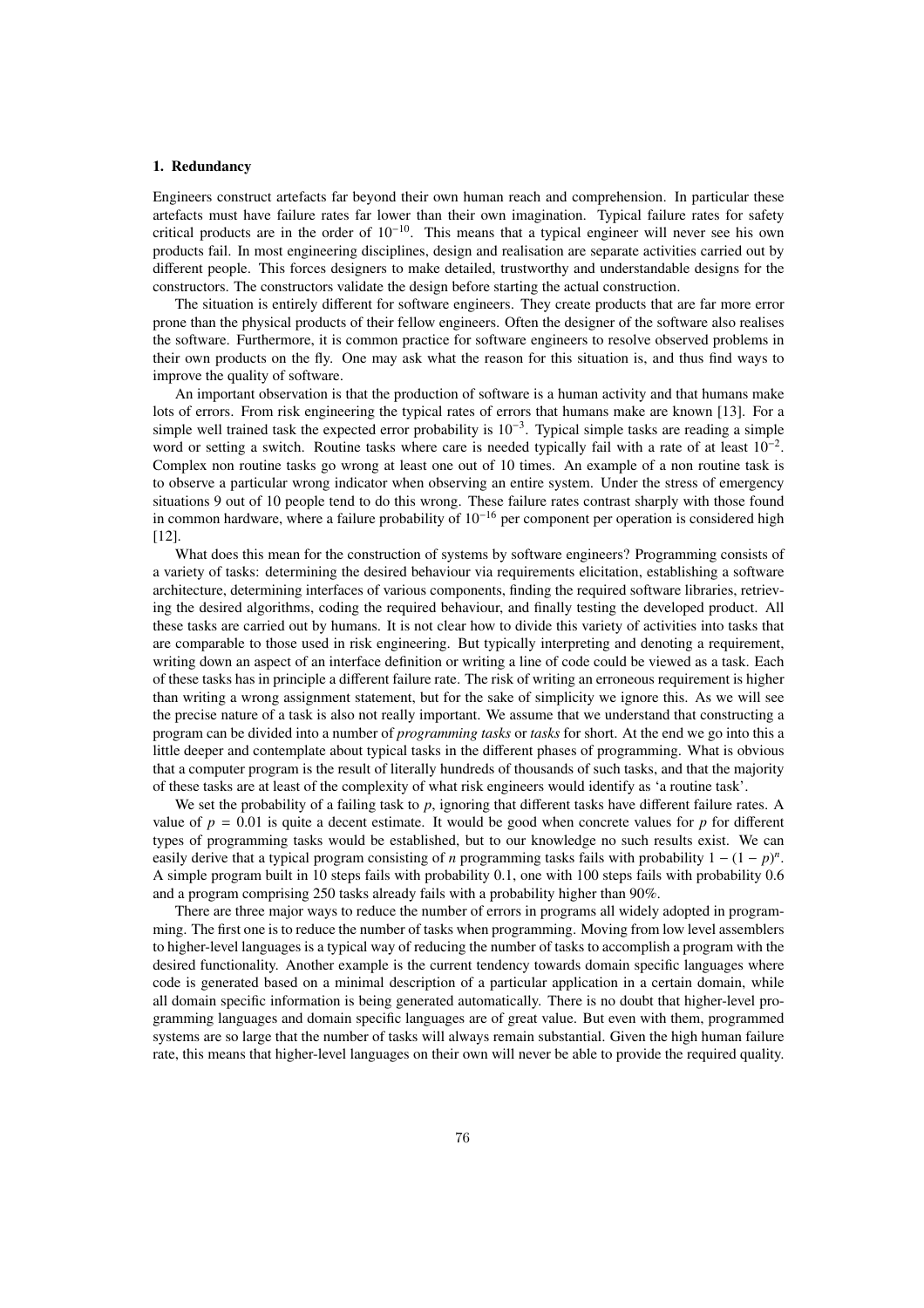guage and the target general purpose language is needed as well as thorough knowledge of the application domain.

A second way of improving the quality of software is to train the software engineers better. In terms of risk engineering one could phrase this as experiencing programming not as a set of complex tasks, but as a set of routine task. We will see that this has a notable effect on the quality of software, but it is not sufficient not to use some form of redundancy. Even extremely experienced software engineers make so many mistakes that for improving the reliability of software each task must be carried out in a redundant manner.

The third approach to reduce the number of defects in software is the introduction of redundancy when developing software. In hardware it is common practice to have redundant components. Typically, by using *n* redundant components that have a failure rate of  $p$ , a failure rate of  $p<sup>n</sup>$  can be achieved. In hardware it is common practice to use more computers running the same program in critical applications to reduce the risk of operational failure due to hardware error. If failure of redundant components is independent, this is an excellent way to achieve a high level of reliability.

Analysing of design artefacts counts as adding a form of redundancy. Deriving metrics from design documents and code has become common practice. These metrics are not only used to predict or justify the development costs but are also used to detect code smell and drive refactorings. Analysing high-level designs using model checking techniques is being introduced in safety critical systems. Also source code is being checked using model checkers [11, 8].

A huge contributor to the success of trendy agile development techniques is that it puts more emphasis on redundancy, in the form of reviewing of design artefacts, short development cycles, closer interaction with the client, writing tests before coding and pair programming [9].

We consider tasks redundant when if they are carried out and at least one of them is wrong, then this will somehow be detected. There are multiple ways of achieving this redundancy. The compilers can be very strict and reduce the number of trivial errors by parsing and type checking. This can explain the failure of COMAL, a programming language with the distinctive feature that it would repair syntax and semantical errors automatically as well as possible, of course leading to less reliable programs [4]. This also puts doubts on Python [10] as a programming language for applications where correctness matters as Python has very relaxed forms of type checking. Other ways are the use of asserts, array bound checking and other run time checks as forms of redundancy to expose runtime errors.

Reuse of components is another way of adding redundancy. Multiple usage exposes more problems, especially if this usage has different natures. The ATerm library [1] is a nice example. This library was initially developed for the new ASF+SDF Meta-Environment [2], but was also adopted, amongst others, by the mCRL2 toolset [5]. The different application area, generating huge state spaces and performing large scale model checking, posed different non-functional requirements and this revealed shortcomings of the ATerm library resulting in a more robust and stable implementation.

Testing, either systematically or ad hoc, is also a form of redundancy. Evaluating or formulating tests are tasks with a high failure rate. It is not uncommon that running tests leads to the detection that a test is flawed. Even the use of correctness proofs where invariants, pre- and post- conditions, modal formulas or behavioural equivalences can be checked are nothing more than activities adding redundancy to the process of software creation. The idea that correct software can be obtained by first specifying the intended behaviour, after which it needs to be implemented and the implementation needs to be proven correct has its limitations. For more complex systems the specifications by itself are already so complex, that they contain lots of mistakes loosing their authoritative value. Furthermore, correctness proofs are generally also not free from mistakes and oversights.

## 2. How redundant must a programming task be?

It is essential to use redundancy to obtain reliable large programs. Every programming task must be executed with sufficient redundancy, such that the likelihood of each task to be correct is so large that the whole program has a sufficiently low probability to fail. So, assume that there are *n* elementary program-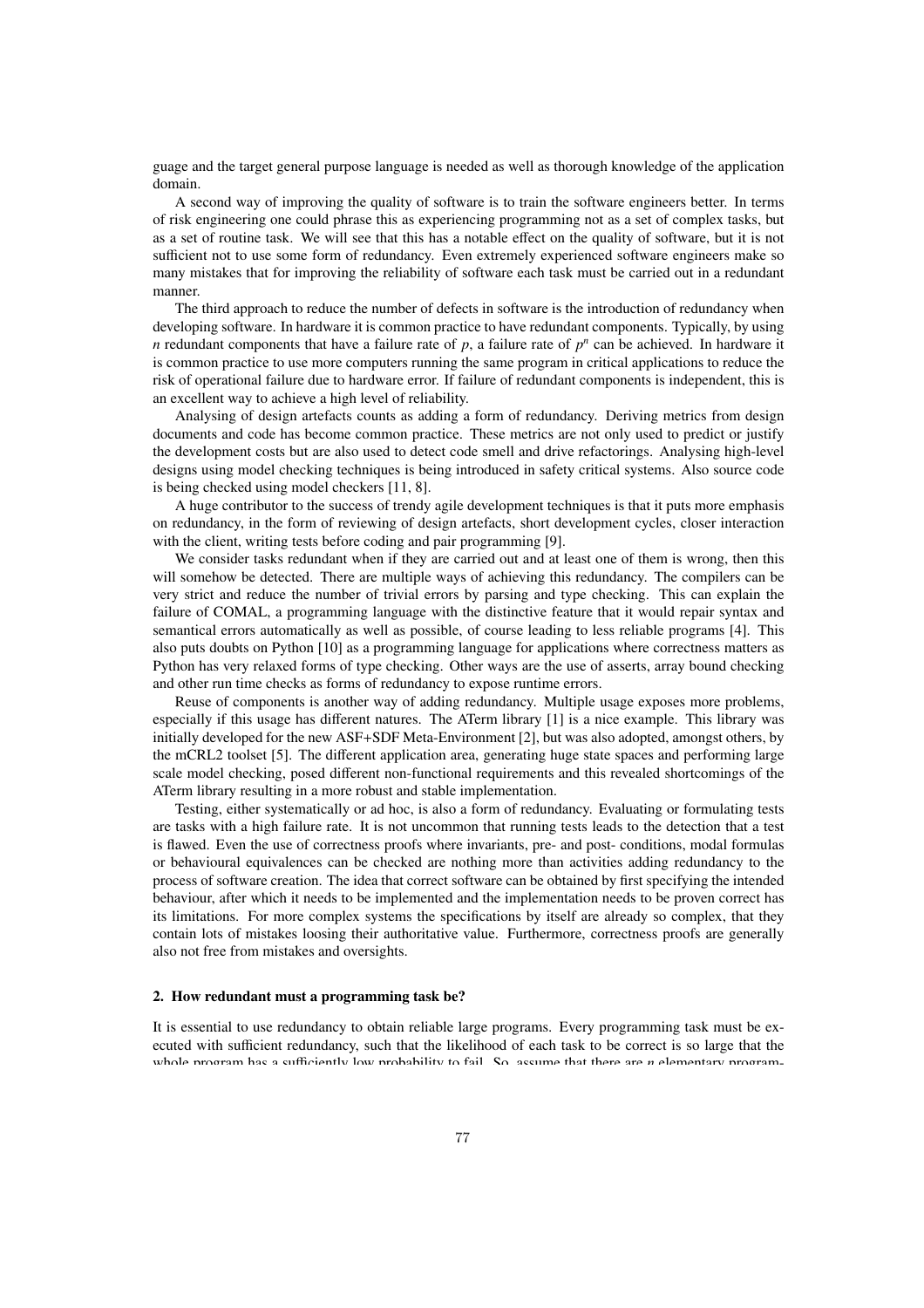

Figure 1: The required redundancy of tasks as a function from the number of tasks ( $P = 10^{-4}$  and  $p = 0.01$ ).



Figure 2: The required redundancy as a function from the required overall reliability ( $n = 10^6$  and  $p = 0.01$ ).

system is constructed out of hundreds of thousands of such tasks. Each task is carried out with a certain failure probability *p*. Also here, we do not know what the exact failure probability is; somewhere in the order of 0.01. We want our program to have a certain probability *P* to be flawed. Depending on the application, this value can vary from  $10^{-1}$  to  $10^{-10}$ . We will even see that this value does not really matter a lot. Suppose that each programming task is carried out *r* times, we can establish the following formula relating the probabilities:

$$
P = 1 - (1 - p^r)^n
$$

from which we derive that  $r = \ln(1 - (1 - P)^{1/n})/\ln(p)$ . In Figure 1 this is graphically depicted in both graphs where the graph at the left has a linear domain and the graph at the right uses an exponential scale. It is important to note that the value of *r* hardly changes with the size of a system given a desired reliability of the system. It is however linearly dependent on the required error probability of the entire system, as the graph in Figure 2 shows. A top-safe system typically has a probability for residual errors of  $10^{-10}$ , which requires that each programming task must be carried out with an eight-fold redundancy. The most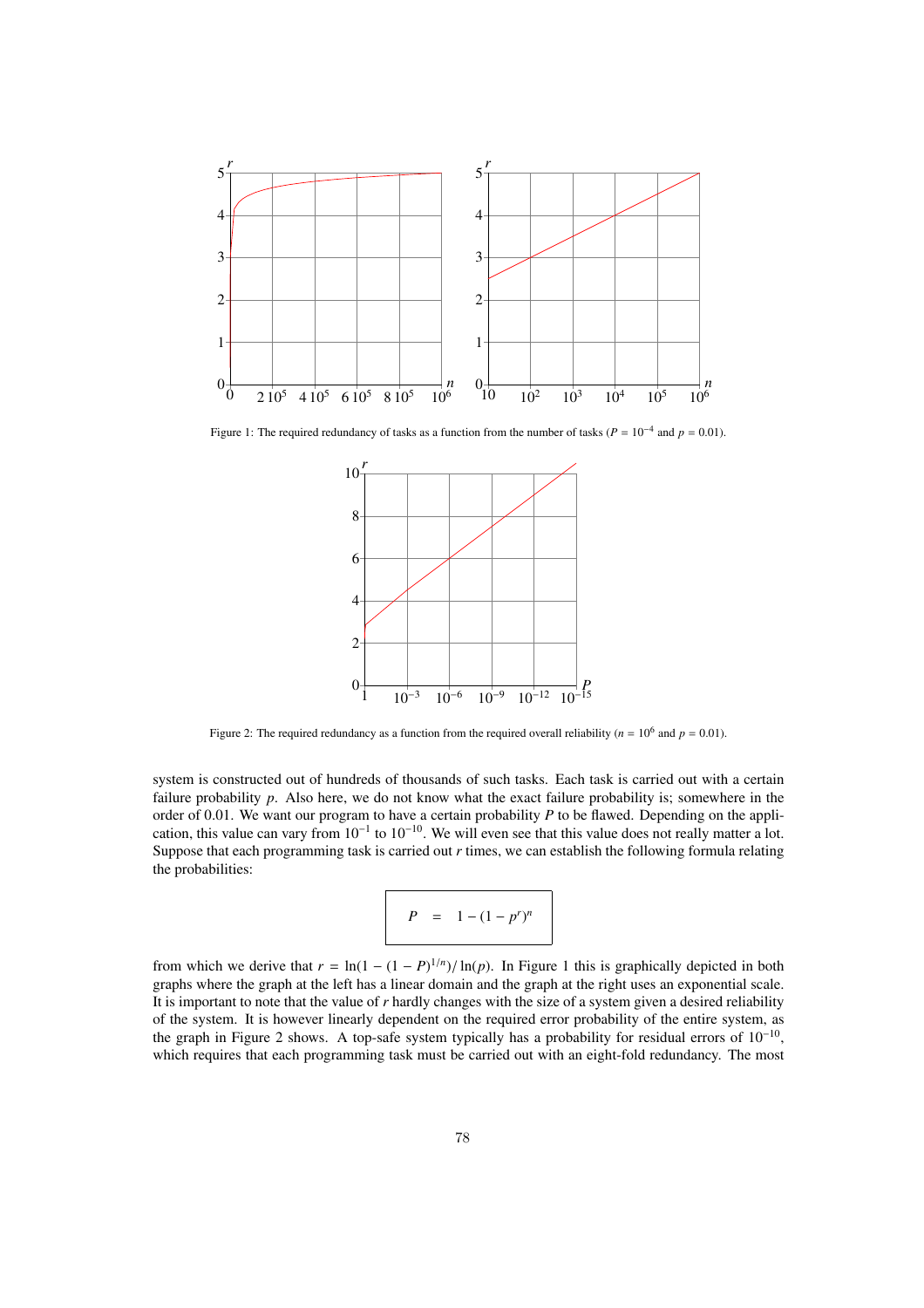|           | $10^{-4}$ | $10^{-6}$ | $10^{-8}$ | $10^{-10}$ |
|-----------|-----------|-----------|-----------|------------|
| $10^{-1}$ | 10.0      | 12.0      | 14.0      | 16.0       |
| $10^{-2}$ | 5.0       | 6.0       | 7.0       | 8.0        |
| $10^{-3}$ | 3.3       | 4.0       | 4.6       | 5.3        |

Table 1: Required levels of redundancy with different human failure rates

process. Section 5 presents a list of possibilities to increase the redundancy in software construction.

Training people can also help to reduce the number of faults in software. The human failure rate might shift from  $10^{-1}$  to  $10^{-2}$ , say, but given that programming is a difficult task, the effect of training can easily be overestimated (to our knowledge no research has been carried out in this regard, and hence no reliable figures exist). In Table 1 it is shown for human error rates of  $10^{-1}$ ,  $10^{-2}$  and  $10^{-3}$  what the effect on the number of redundant tasks is for varying levels of overall reliability of the software (values have been calculated for  $10<sup>6</sup>$  programming tasks). It shows that training people extremely well can reduce the required number of redundant tasks with a factor 2.

The effect of the use of domain specific languages, or any other forms of more abstract programming languages can also be clarified. Suppose that encoding in a higher-level programming language leads to a 10 fold smaller input. Then we can easily see in Figure 1 at the right that the amount of redundancy is only reduced by a half, a small constant value. Given that the level of redundancy is not an extremely high number this is not totally neglectable, but its effect can easily be overestimated.

### 3. How to check redundancy?

If two redundant views on the same programming task are organised, one must make sure that the two programming tasks are independent and that if one or both of the programming tasks is carried out wrongly this is detected.

A typical example of wrong redundancy is running the same program twice on separate computers. Programming errors are not detected, while their risk of occurrence is many orders of magnitude higher than a hardware error occurring.

There are also some concerns with pair programming, where two programmers sit together working on one program. There is redundancy in entering program code, so this improves the quality of the code because the program code is being discussed and reviewed while entering. However, if the starting point is an erroneous specification, there is no guarantee the errors are detected in this way. The translation of the specification into unit tests may reveal errors and ambiguities in the specification. In this respect 'pair specifying' would be better assuming that the source of the specifiers is by definition correct, although interrogating such a source has its own challenges. The use of rapid prototyping and short development cycles with frequent interaction with prospective users contribute to the robustness of the software in this respect.

Classical testing where a program is run a number of times by testers trying to observe whether there is something obviously wrong, generally observed by a crash of the program, is also not effective in finding (hidden) errors. Many erroneous behaviours of the program are easily overlooked in this way. A large set of test cases that are simply run, but that do not contain built in checks that guarantee that their outcomes are correct is of limited value also. This implies that the tests have to be carefully designed in order to be effective. This is actually another form of introducing redundancy. The design of a test may reveal errors and/or ambiguities in the specification or requirements. The use of an extended set of unit and regression tests prevents the introduction of trivial errors when performing refactoring or doing maintenance. The application of test coverage tools helps in guaranteeing that all programmed tasks are tested, and this helps enormously. This is easily explained by the reliability formula on the previous page, as the overall reliability of a program is determined by the part with the smallest level of redundancy, even if this regards and part of the whole problem  $\mathbf{r}_i$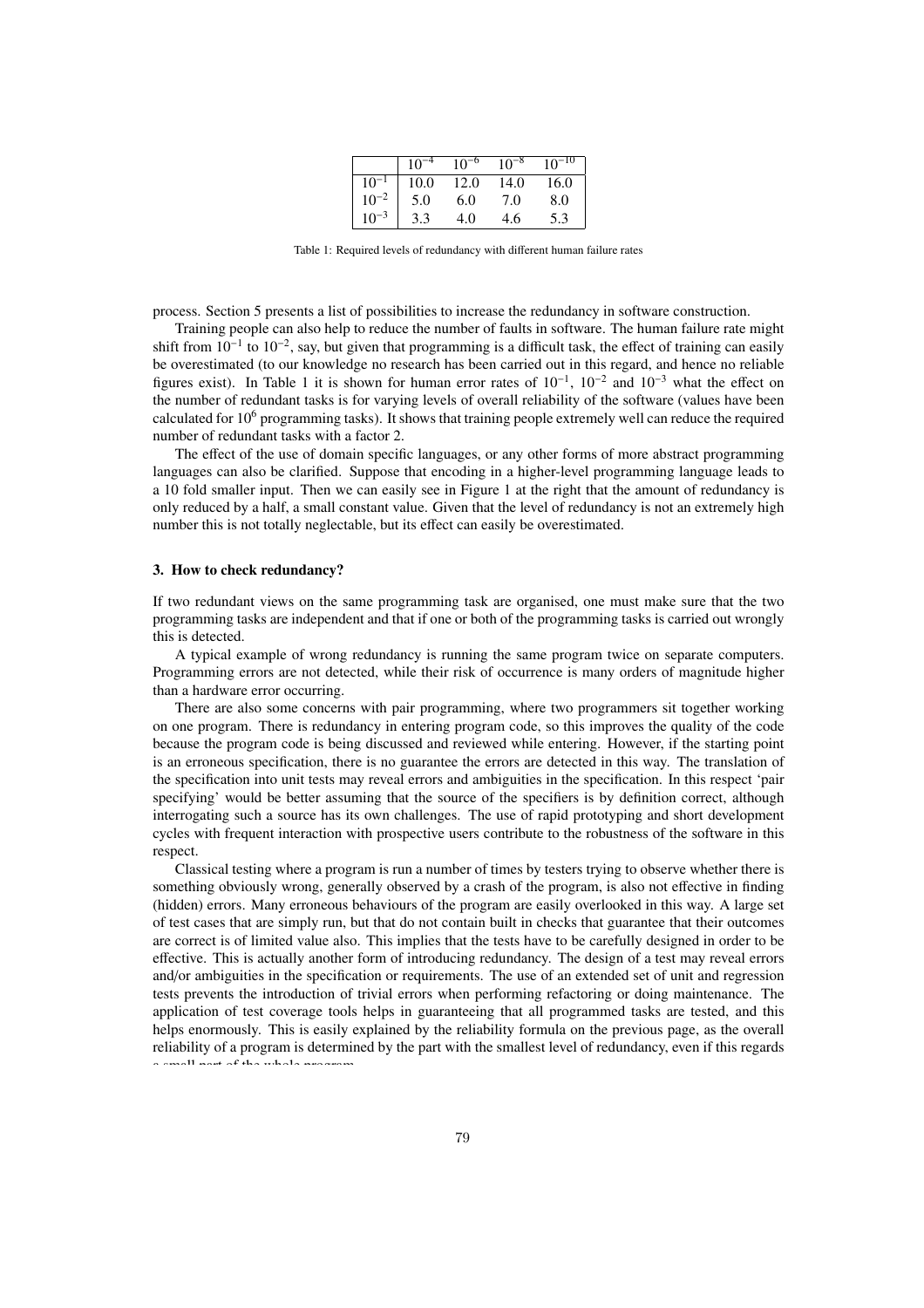software can either be generated from the model, or it can be coded by hand. In the former case, the code generator has to be tested or proven correct to increase the redundancy. In the last case, redundancy can be achieved using model based testing against the executable model.

## 4. What is an elementary software engineering task?

It is not straightforward to employ redundancy to programming, because it is not obvious what a programming task is. To illustrate this we look at three different classes of tasks in program construction and elaborate on them. It is not at all intended to be an exhaustive classification of tasks, simply because we are not able to give that at this stage.

- Programming can most easily be divided into different tasks. The natural notion is to view writing a line of code as a task, but this might be an oversimplification. Given that a line of code can easily be split into more lines indicates that this notion of a task is not stable. More stable notions are the realisation of a function, an iteration or even a function point. When programming there is already built in redundancy, and therefore some parts of a program could be considered not to belong to the primary programming tasks, such as the declaration of variables or writing of assertions. The advantage of considering writing a line of code a task is that these tasks are easily identifiable and can easily be coupled to concrete human activity.
- It is less clear how to divide the design of algorithms and communication schemes into tasks. Writing down pseudo-code can be divided in a similar way as programming. If the correctness of the algorithm or protocol must be shown, writing each step of the correctness proof can be seen as an elementary task. Formulating a test scenario for each conceivable run through the algorithm could also fall into this category.
- Identification of user needs is much harder to split into elementary tasks, and we might even call in the help of psychology to address this. Describing each elementary concept of the user might be an elementary task, as is the identification of each relation between them. Formulating each operation that can be carried out on these concepts and identifying that the user understands each concept, relation and operation yields a set of elementary tasks. Verifying that each relevant notion complies with interface standards and best practices can be regarded as elementary tasks too.

## 5. Possible forms of redundancy

Since we are developing software we are using forms of redundancy, but given the fact that we are becoming more dependent on software, consciously dealing with redundancy is getting more important. In Section 2 we derived that programs should have between four and eight forms of redundancies. Here we will give a preliminary list of (possible) ways of increasing redundancy. This list contains mature and proven technologies as well as unexplored approaches. Some of the approaches are already discussed in previous sections.

- Programming languages that facilitate statical analysis of the developed programs If a programming language facilitates the introduction of static types, typed variables, etc. the more checking can be performed by the compiler and the more unintended behaviour can be detected. If the language allows the explicit formulation of statically checkable invariants then even more unexpected behaviour can be detected and prevented.
- Reviewing Any form of reviewing uncovers errors and increases the reliability of the software. Reviewing can be done at the level of requirements, design, coding and testing. Even reviewing the outcomes of tests or the verifications of requirements is useful, because these might be incorrect, although our model in Section 2 assumed that such comparisons between redundant activities are impeccable.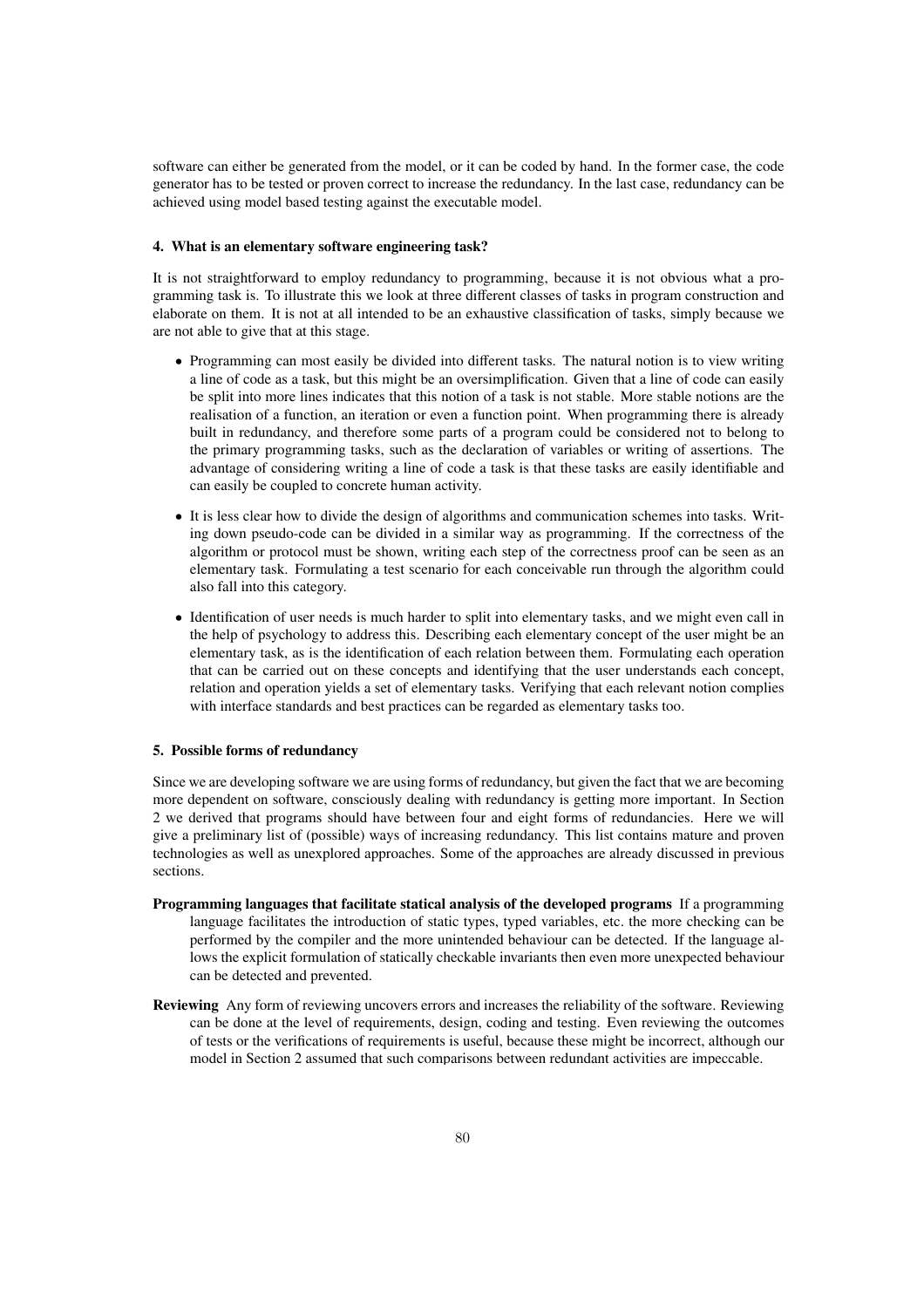- Testing Although testing only reveals errors but does not show the absence of errors, it is a common practice to increase the quality of software. There are various ways of using and developing tests. Tests can be written based on the requirements. Tests can be written before the actual coding starts, again a popular way of working in agile software development. Tests can be written after an error has been detected but before it is corrected. Tests can automatically be generated from specifications, so-called model based testing. The redundancy increases if testing is supported by tooling to measure the test coverage.
- Formalisation of requirements Requirements elicitation is a challenge in many software projects. Often natural language is used to describe the requirements. Proper reviewing of requirements already reveals many shortcomings, however formalisation, either mathematically or as an executable specification, improves the overall quality of the requirements, because in case of the former of rigorousness and in case of the latter of the immediate feedback to the users.
- Re-use The fact that software components/libraries are used in different applications makes the components/libraries more robust. Each application may ask for different (non-)functional requirements.
- Specification of interfaces The precise specification of the application programming interface (API) of a software component is an important requirement in order to make this component re-usable. The robustness of the component improves if the component checks whether the calling software and the component itself adhere to the desired contract. This can be done via runtime checks (expensive) or via static checks based on theorem proving, equivalence checking or the verification of modal formulas.
- Adherence to architectural rules Software architecting is rapidly maturing. Where in the past software architecting was about components and their relationships, it has moved towards the relationships to its environment and the rules to enable the evolution of the software. The formulation of architectural rules and adherence to these rules when developing the software, improves the overall quality of the software.
- Redundant software components This form of redundancy is closest to hardware redundancy. Redundancy is obtained trough the independent development of components with the same functional behaviour. In its most extreme form two independent groups develop components that can be executed in parallel. These components need not be programmed in the same language. A variant is the development of a (executable) model, that can be used for prototyping, testing or code generation. If the model is machine processable it can be used for simulation and/or model checking.

#### 6. Final words

We are still struggling to find a workable software engineering approach to construct programs on which we can rely. We want to achieve the situation where if we state that software is ready, then we can be reasonably sure that no residual errors remain.

In the past many techniques have been proposed that do have their merits to increase the quality of software, but completely in accordance with expectation none counts as the silver bullet [3]. We argue that combining the different techniques is a viable way of obtaining the desired quality. Each programming task only needs to be carried out a limited number of times, independently of the size of a programming endeavour and hardly influenced by the quality of the program developers.

It is required to identify different programming tasks more explicitly than is done up till now, and to identify four to eight redundant activities for each programming task. In the exposition above examples have been given, but it is still open to come up with a workable scheme, and it might be that new ways of adding redundancy to programming must be invented.

It would be very useful to refine the rather simplistic reliability model that we provide and to quantitatively identify the e↵ect of each redundant task. It can for instance be that a mismatch between redundant